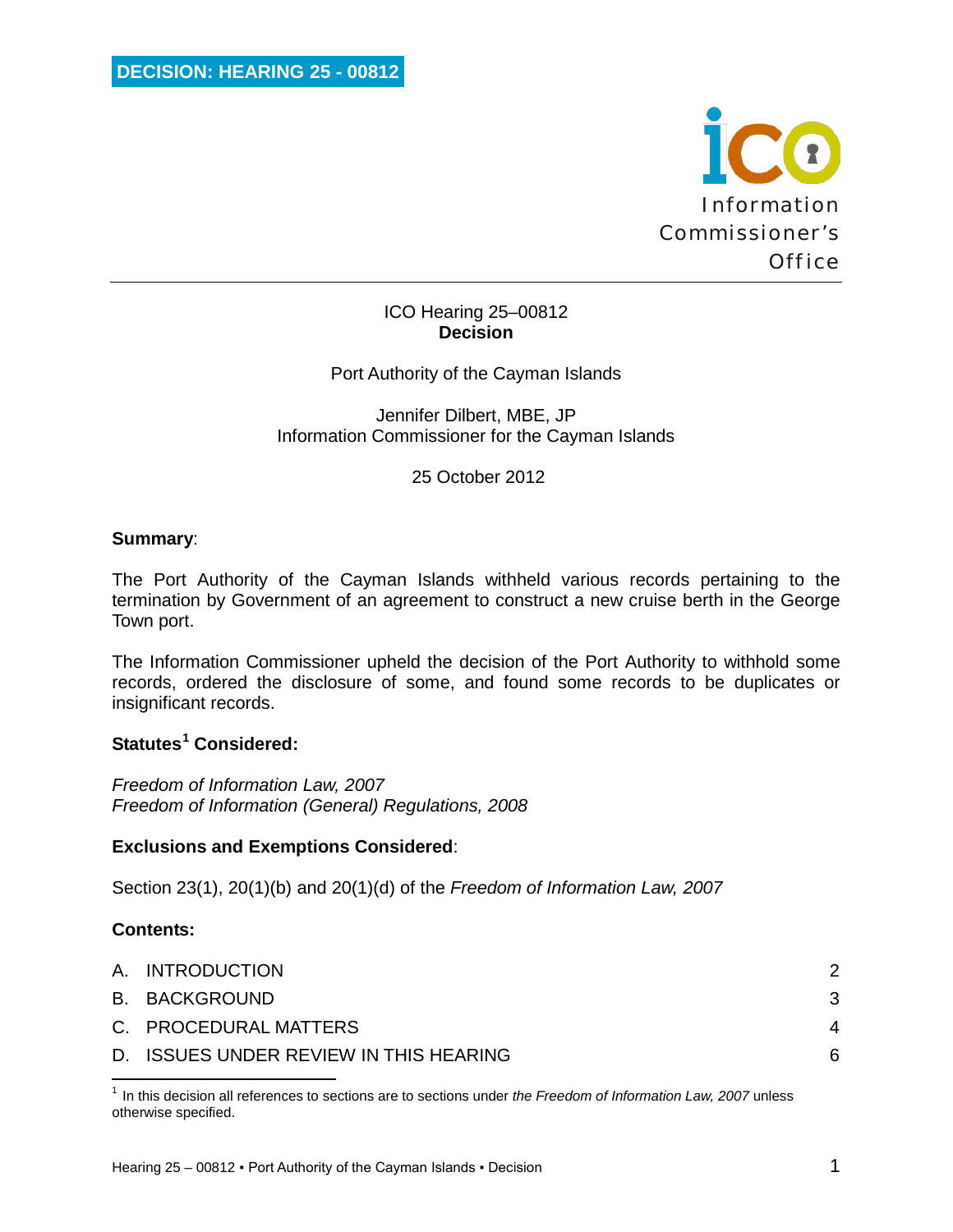| E. CONSIDERATION OF ISSUES UNDER REVIEW | 6  |
|-----------------------------------------|----|
| F. ADDITIONAL ISSUES OF CONCERN         | 14 |
| G. FINDINGS AND DECISION                | 14 |

### <span id="page-1-0"></span>**A. INTRODUCTION**

[1] On 29 January 2012 the Applicant made a request to the Port Authority of the Cayman Islands (PACI) as follows:

> *Following the withdrawal of a request made by the applicant for documentation relating to the port authority and the GLF negotiations and in the wake of Ms Dilbert's order relating to them [the Applicant] would now like to make a request for those same documents as ordered to be released by the commissioner [in Hearing Decision 019-01911]. In addition to notes or minutes we would also like to see any correspondence from or to the port authority relating to GLF.*

- [2] The records relating to Hearing 19-01911 consisted of five sets of PACI Board minutes which were ordered to be disclosed. The other records in that Hearing, namely a Memorandum of Understanding (MOU) between the Cayman Islands Government and China Harbour Engineering Company Ltd., a report from PACI's (then) legal counsel, and a financial analysis commissioned by PACI, were not found to be exempt by the Commissioner, but they were not ordered disclosed as they were already in the public domain after being leaked to the press.
- [3] On 25 February 2012 PACI disclosed the five sets of PACI Board minutes on its website in response to the first part of the new request. On 1 March the Applicant wrote to PACI as follows:

*As I have heard nothing further from you regarding the full request for documentation and correspondence etc relating to GLF to date, and given the references in the minutes I now have to other meetings plus recent revelations about the GLF payment it is apparent that there must be more documents relating to the issue since June last year.*

- [4] The Information Commissioner's Office (ICO) accepted an Appeal in this matter, based on the deemed refusal of records with the exception of the minutes provided on 25 February 2012, and the involvement of the Principal Officer (the Port Director) in the first part of the request, and requested the following:
	- *1. a listing of any Port Authority records which are responsive to the (second part of the) above request;*
	- *2. an unredacted copy of any responsive records to which access is being denied;*
	- *3. a statement of the legal basis applied by the Port Authority for refusal of access, or partial refusal of access, in accordance with the exemptions or exceptions laid out by the FOI Law.*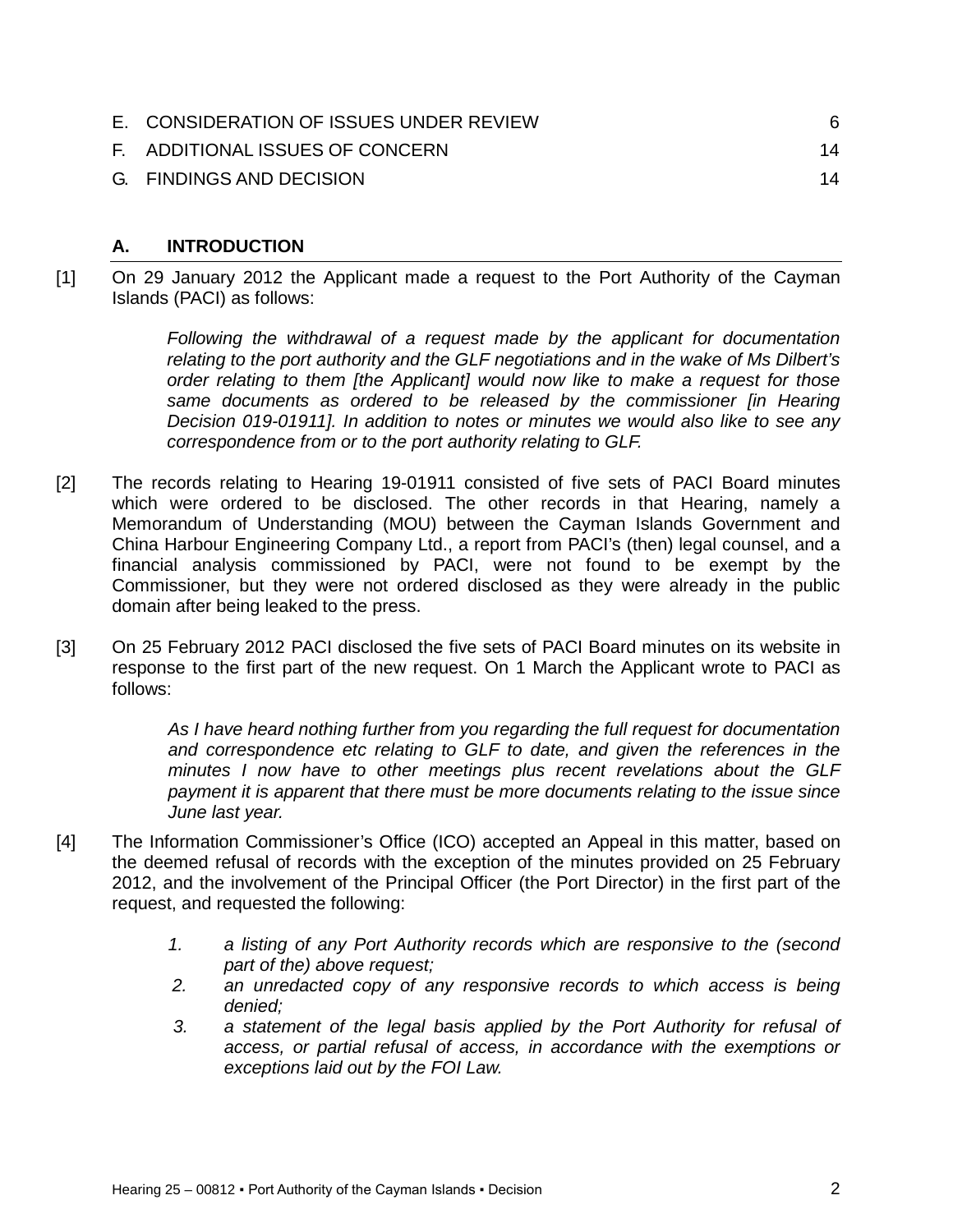- [5] On 3 April 2012 PACI released two letters and a redacted set of minutes of the Board meeting of 15 December 2011. PACI also indicated the existence of other "remaining records".
- [6] From 2 March to 12 June 2012 there was a copious amount of correspondence between the ICO, PACI and their lawyers in order to identify the full extent of these "remaining records", and to allow the ICO to view them. After these records had been identified, and the ICO was allowed to inspect the records on site, on 12 June the ICO sent an informal, nonbinding opinion letter to both parties with an analysis of the claimed exemptions, as per standard procedure.
- [7] On 13 July 2012 PACI informed the ICO that it would not disclose any further information "voluntarily", and the matter moved to a formal Hearing before the Commissioner.
- [8] As stated in the Fact Report agreed by both parties, the records in dispute consist of the partially redacted PACI Board minutes of 15 December 2011, and 244 tabs containing records relating to GLF dated between 10 June 2011 and 27 January 2012. Copies of these records were provided to the Information Commissioner in the course of the Hearing.
- [9] The Applicant accepted the ICO's informal opinion of 12 June 2012 as to which records are exempt under sections 17(a) and/or 23(1) of the FOI Law. Therefore, these records have not been taken into consideration in this Decision.

### <span id="page-2-0"></span>**B. BACKGROUND**

**Decision: Hearing 19 - 01011 Port Authority of the Cayman Islands, 13 December 2011**

- [10] An Applicant was refused access by the Port Authority to "...a copy of all notes and or minutes of meetings between the Government and the Port Authority (as well as any other governmental body) that touches and or concerns the [GLF] project ... from December 2010 to date."
- [11] On 13 December 2011, I overturned the decision of the Port Authority to withhold the responsive records, and required that it disclose the responsive records that had been provided to me in the course of the appeal. The deadline for the release of the responsive records was 27 December 2011.
- [12] In an unusual turn of events, on 7 January 2012, several days after the Decision had been issued, the Applicant advised the Commissioner that they no longer required the records. However, given that another applicant had in the meantime requested the same responsive records, and that I had found the records not to be exempt under the FOI Law, I required the Port Authority to comply with my Decision and disclose the records. The Port Authority objected and questioned the validity of the Commissioner applying the original Decision to a new applicant. On 7 February, after expiry of the statutory period allowed for appeal to the courts, I advised the Chief Justice of the Port Authority's failure to comply with the order, as I am allowed to do under section 48.
- [13] Subsequently I decided that for the courts to determine whether the records should be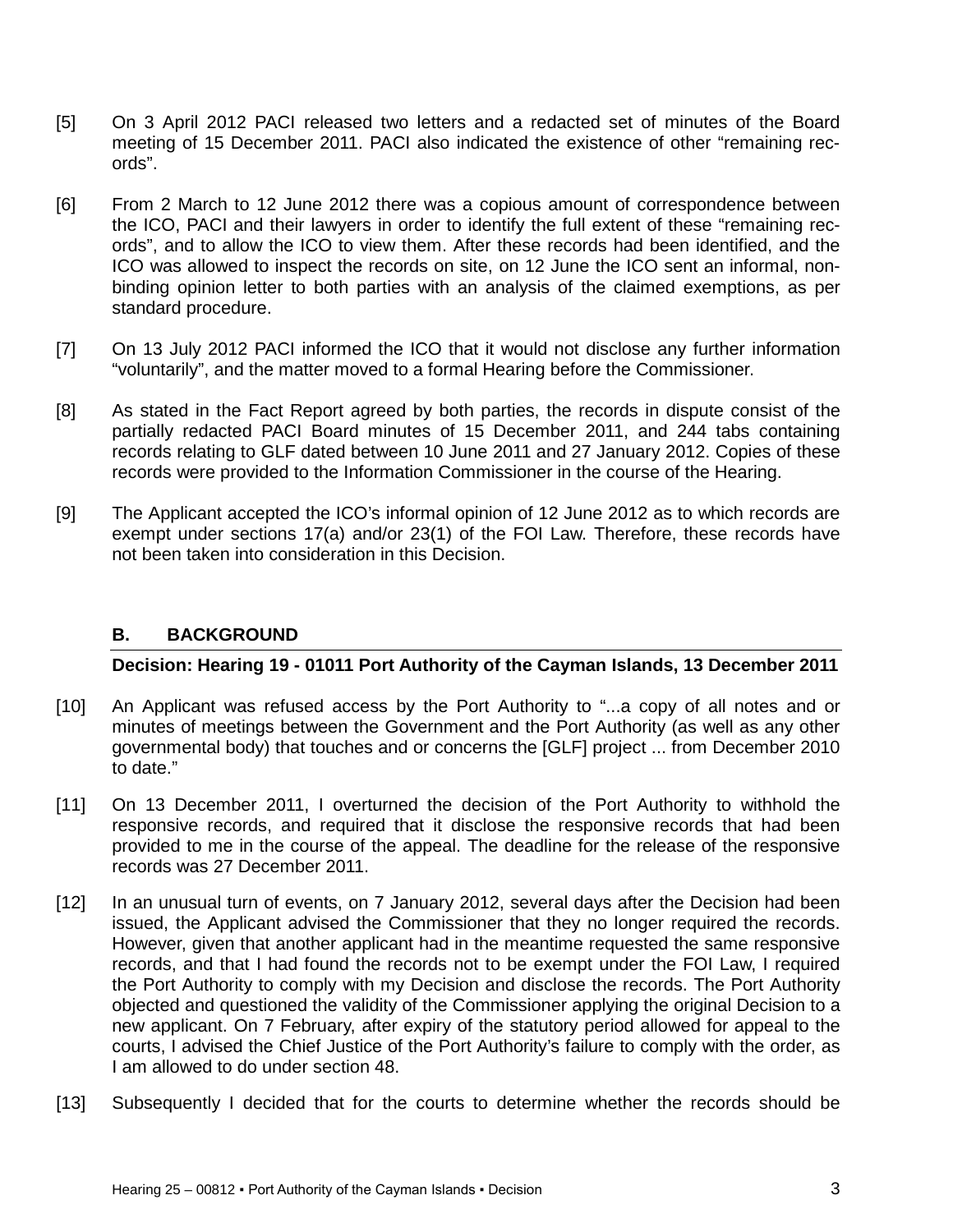released by the enforcement of the Decision would most likely involve a long legal battle. It seemed to me that a better way forward would be for the new applicant to make a new request and go through the normal process as set out in the FOI Law. I therefore withdrew my letter to the Chief Justice.

[14] This present Hearing (25-00812) follows from this new request by the new applicant who also requested additional records, as set out above.

## <span id="page-3-0"></span>**C. PROCEDURAL MATTERS**

- [15] The procedural issues that arose during this appeal are unprecedented, both in number and complexity. The Port Authority repeatedly failed to meet deadlines and cooperate fully with the ICO in dealing with the appeal, and in my opinion showed a total disregard for the policies and procedures of the ICO, and the FOI Law. This resulted in delays and much additional work on the part of the ICO to bring the appeal to this point. These procedural matters will be addressed separately by means of an investigation under section 44, as they raise some very important issues with respect to compliance with the FOI Law. However, amongst other issues I note the following apparent shortfalls:
	- PACI stated repeatedly that another public authority held significant responsive records, but the request was not transferred as required in section 8;
	- After not responding to the second part of the request within the statutory period of 30 calendar days, PACI delayed its response for an additional month after the appeal had already commenced;
	- After indicating the existence of unspecificied "remaining records" in its letter of 3 April 2012, PACI delayed for approximately an additional month, any explanation of what these records were;
	- After providing the Applicant with a very limited disclosure consisting of two letters and a redacted set of Board minutes on 3 April, PACI seemingly sought to consider the matter closed, all the while indicating the existence of further "remaining records";
	- The apparent confusion between "disclosure" and "providing records to the ICO" on the part of PACI – which caused further delays;
	- PACI's delay, for more than a month, in responding to the opinion letter, and the disappointing final response, in which PACI indicated that it would not disclose information "voluntarily", which in my opinion goes against the intent of the FOI Law which precisely grants a general right to access government records and places a requirement to publish as much as possible proactively.
- [16] I wish to address one point in particular here, namely the matter of the provision of the responsive records to the ICO. As noted above, PACI seems to have consistently confused the disclosure of records to an applicant, on the one hand, with the provision of copies of records to the ICO for the purposes of determining an appeal under the FOI Law, on the other hand.
- [17] In this regard, I utterly reject the argument of PACI that "PACI is unable to disclose any privileged documents in the absence of compulsion as to do so would result in waiver of privilege over these records".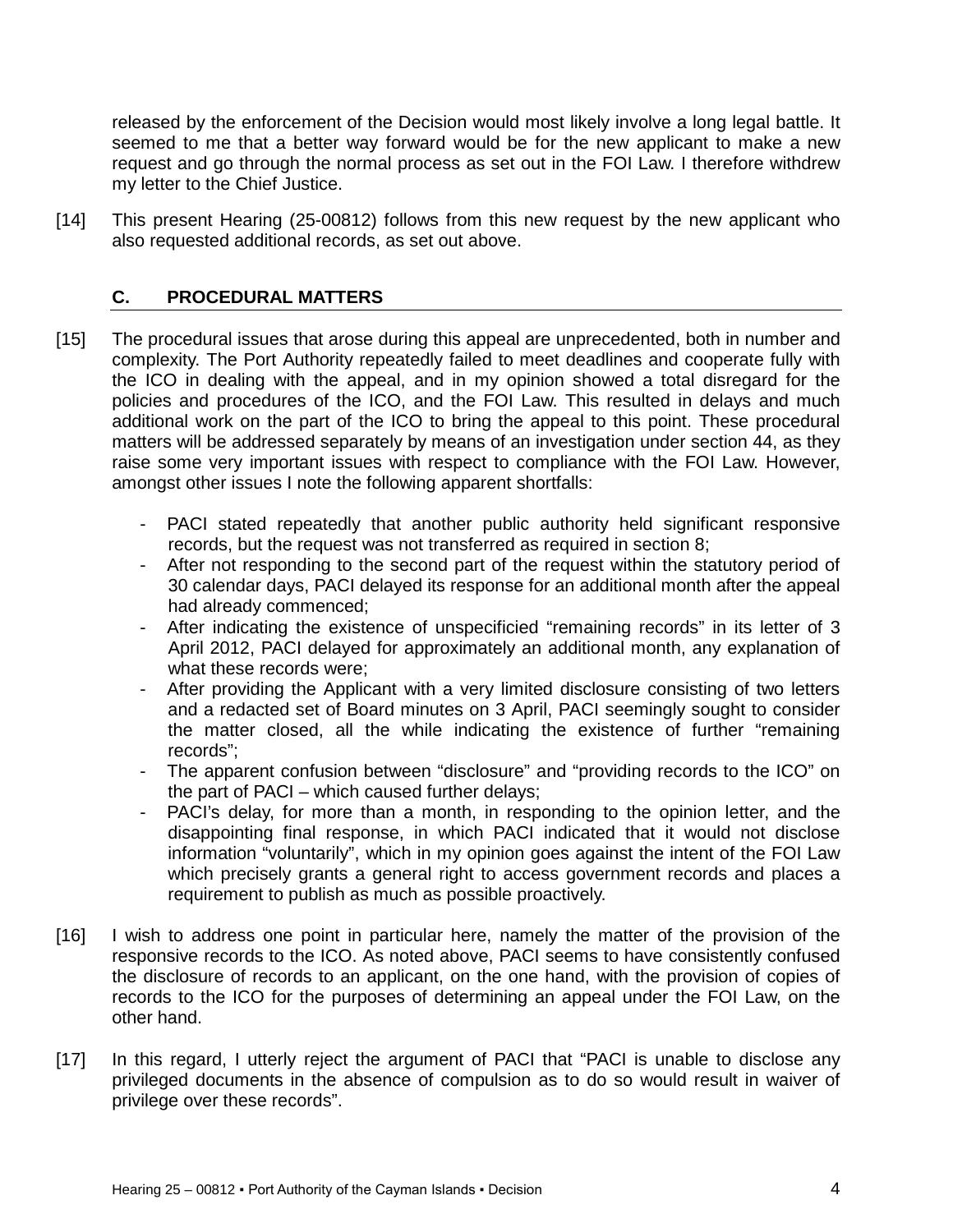- [18] It is self-evident that I cannot meaningfully decide an appeal under the FOI Law without having access to the responsive records in each case. As repeatedly clarified to PACI, this is why section 45(1) provides that in coming to a decision on an appeal the Information Commissioner shall have the power to "call for and inspect an exempt record". The same section also requires that such a record be inspected only by relevant members of staff of the Commissioner.
- [19] In addition, section 45(2) states that the Commissioner may *"examine any record to which this Law applies, and no such record may be withheld from the commissioner on any grounds unless the Governor, under his hand, certifies that the examination of such record would not be in the public interest".*
- [20] It is clear from these provisions that a formal order is not necessary, and indeed it has not proven necessary in the past, as the Commissioner and her staff have consistently obtained access to exempt records in past appeals and hearings, including where legal professional privilege was being claimed.
- [21] Furthermore, any order made by the Information Commissioner is subject to judicial review, and the public or private body has 45 days in which to comply, or seek judicial review. Should the Information Commissioner be forced to issue a formal order for any exempt record in the course of each appeal, the appeals process as anticipated by the Law would be fundamentally undermined and would not be able to take place within a reasonable time frame. Remembering that the FOI process is usually time sensitive, and that deadlines for responses to applicants and the issuing of decisions are clearly set out in the Law, it cannot be the intention of the Law that an order be required every time the Commissioner has to have sight of a responsive record whether legally privileged or otherwise exempt.
- [22] Following a month of negotiation, unacceptable delays, and non-cooperative and obstreperous responses on the part of PACI, ICO staff was finally able to inspect the responsive records at the offices of PACI's lawyers. The ICO was challenged at each step of the way, and while to expedite matters the ICO agreed to inspect records at the offices of the lawyers, it placed significant and unnecessary logistical burdens on the staff. It was doubly frustrating, and further testifies to the obstructionist approach by PACI, when the resulting informal opinion letter was apparently not seriously considered after a further delay of over a month.
- [23] PACI also argued that "grant of access to privileged or potentially privileged records is not protected by s. 54(3) of the FOI Law". It is clear that 54(3) applies to "the grant of access to a record", which in the context of the FOI Law must be taken to mean grant of access to an applicant, and not the provision of the record to the Information Commissioner in the course of an appeal.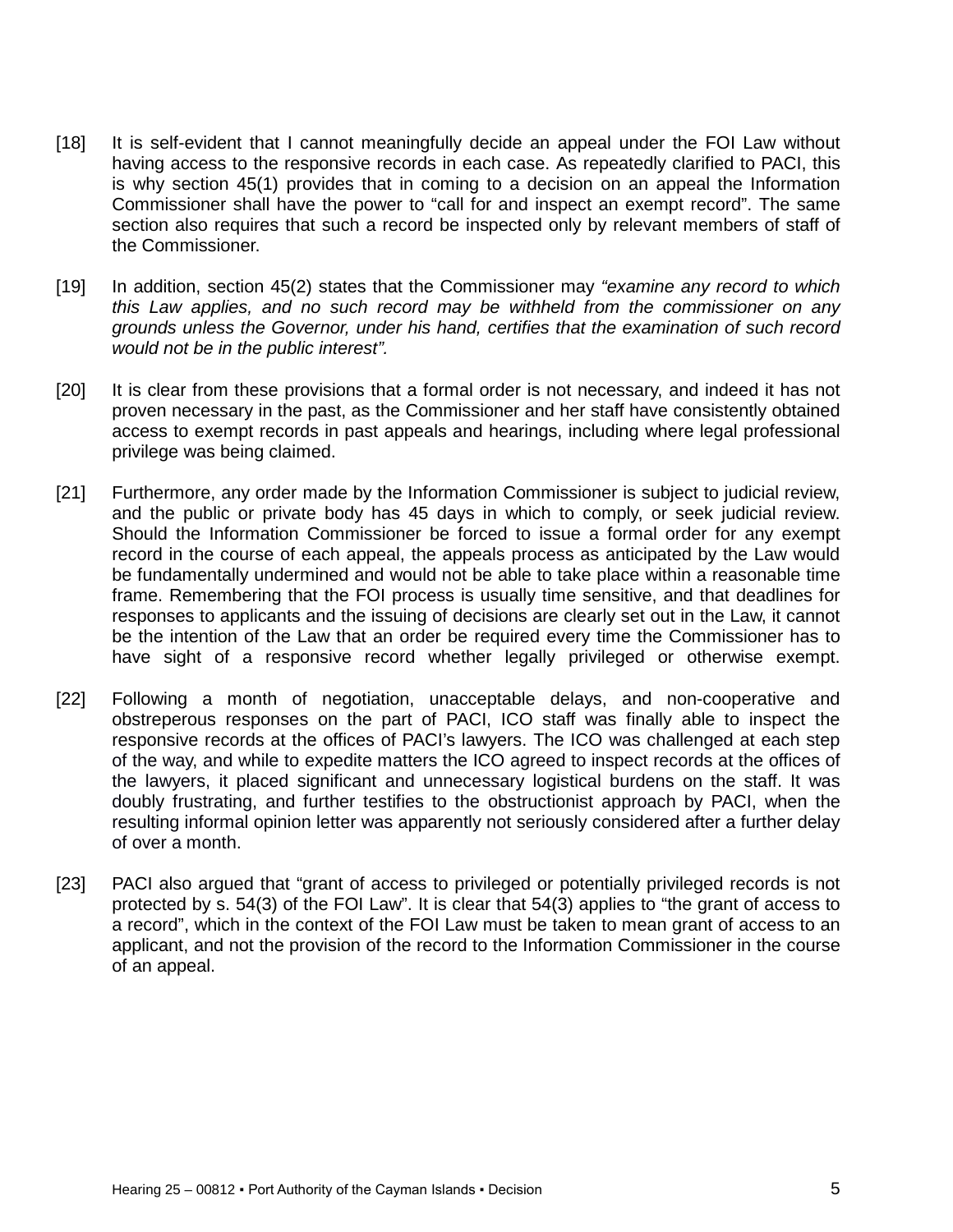#### <span id="page-5-0"></span>**D. ISSUES UNDER REVIEW IN THIS HEARING**

- [24] At Hearing, the Information Commissioner will consider and decide whether the redacted sections of the PACI Board minutes of 15 December 2011 are exempt from disclosure under sections 17(a) and/or 23(1).
- [25] The Information Commissioner will also consider and decide whether the "remaining records" are exempt from disclosure under section 17(a).
- [26] Section 17(a) states that: *"An official record is exempt from disclosure if – (a) it would be privileged from production in legal proceedings on the ground of legal professional privilege;"*
- [27] Section 23(1) states that: *"Subject to the provisions of this section, a public authority shall not grant access to a record if it would involve the unreasonable disclosure of personal information of any person, whether living or dead."*
- [28] Furthermore, section 26(1) provides that the exemption in section 23(1) is subject to a public interest test.

#### <span id="page-5-1"></span>**E. CONSIDERATION OF ISSUES UNDER REVIEW**

- [29] The "remaining" responsive records provided to me consist of 244 tabs of records, some containing multiple documents. As explained above, 140 of these tabs contain records which do not have to be considered by me, as the Applicant has agreed to accept the ICO's opinion (expressed in the opinion letter of 12 June 2012) that these records are, indeed, exempt under section 17(a) as they would be privileged from production in legal proceedings on the ground of legal professional privilege. These records will therefore not be considered in detail in this Hearing
- [30] Given the volume of records to be considered in this Hearing, I have taken the general stance that if a section of a document has been redacted or withheld, which bears no relevance to the request, I will allow its exemption. In addition, in the case of a chain of emails I will rule on the tab with the full chain of emails, noting that the subsequent tabs are duplicates and therefore do not need to be considered separately.
- [31] I have also confirmed with the Applicant that they do not require copies of mundane administrative communications such as arrangements for meetings, confirmation of receipt of emails, requests for telephone calls, and tabs consisting of "blank pages" labeled as such. I have categorized these as "not significant" in the discussion below. I should point out that throughout the entire appeals process, PACI had ample time to communicate with the Applicant and could have easily reduced the scope of the request (as I was able to do). This would have resulted in eliminating the production of masses of insignificant, often duplicated records the inclusion of which I find inexplicable, and which seems to testify further to the inadequate approach to the appeal on the part of PACI, especially after all the delays listed above.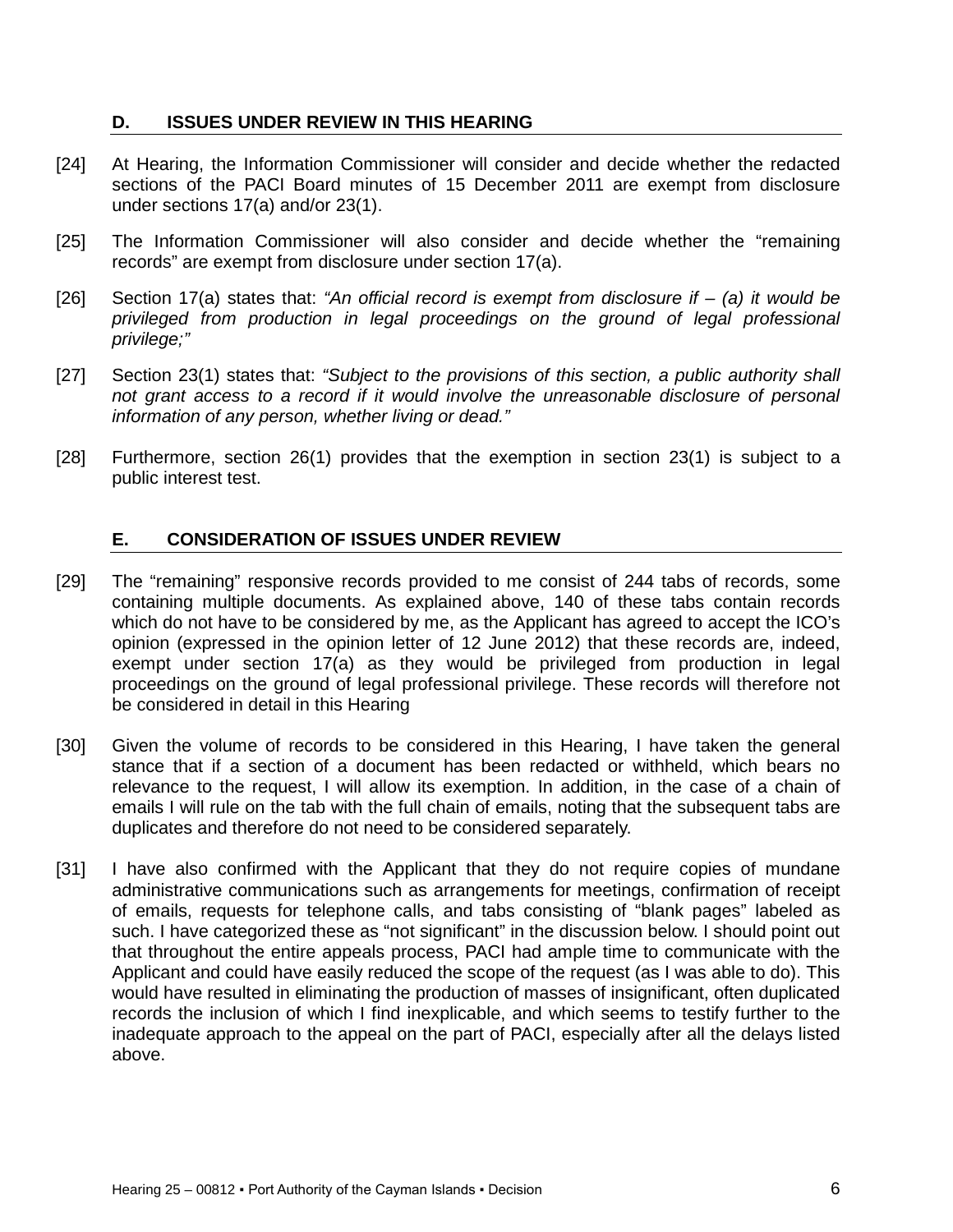#### **The position of the Applicant**

- [32] While it is helpful for any applicant to put forward arguments in support of their position, it is important to note that, as per section 43(2) of the FOI Law, in any appeal under section 42, the burden of proof shall be on the public authority to show that it acted in accordance with its obligations under this Law.
- [33] In this case the Applicant has declined to submit any significant arguments, simply commenting that:

*… the entire thing has been ridiculous from the start. [PACI] were advised to release more documents in the mediation period and chose not to continuing their six months of obstructionism and complete disregard for the FOI Law. I have every confidence that Ms Jennifer will deal with this within the law without me having to point anything out. Even if no further documents are released the issue has become more about their deliberate recalcitrance than anything else.*

### **The position of the Port Authority and Discussion**

- [34] In its submission, PACI has applied a blanket application of the legal professional privilege exemption to the entire set of "remaining" documents in this Hearing – with the exception of the single set of minutes released on 3 April, which was partially redacted, and which is considered separately below.
- [35] While a public authority can legitimately believe that all responsive records are covered by the same exemption, a blanket approach is rarely the correct approach, particularly where the responsive records are extensive. Section 12(1) requires that partial access is granted wherever possible. PACI should have considered each document separately and disclosed as much of it as is not exempted. In my consideration of each record, I consider the factors which determine if a document is privileged, as summarized in my previous Decisions and other applicable case law.
- [36] PACI submits that the "remaining" records contain communications, including attached or enclosed documents, between PACI and the Cayman Islands Government (CIG) as parties to the GLF dispute; the parties and their respective attorneys; the parties' attorneys; the parties and/or their respective attorneys and the GLF attorneys; and the parties and/or their respective attorneys and the ICO itself with respect to the GLF appeal.
- [37] While I am willing to accept that some type of privilege may attach to communications between these various parties, many records contained in the tabs of records provided to me are records created by PACI in the normal course of their operations, such as board minutes and reports. Although they appear to have been passed to PACI's attorneys in the course of the GLF dispute, and subsequently provided to me via PACI's legal counsel, these records cannot be considered privileged en masse as further argued below. Were this the case, any public authority, when in receipt of an FOI request, or even prior to a request, would simply be able to pass the responsive records to their legal representatives and declare them privileged, thus making the FOI Law ineffective.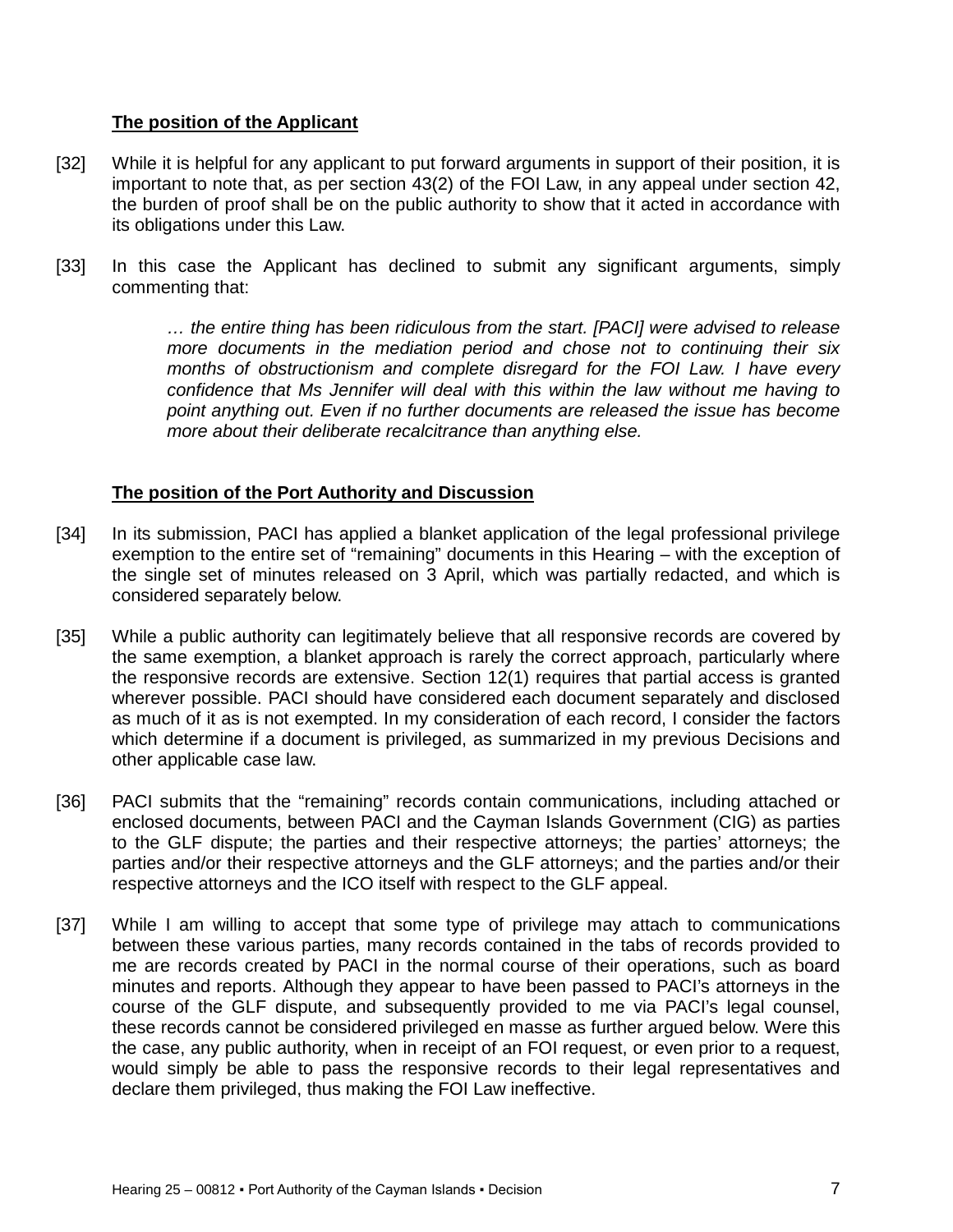- [38] PACI states that one or more of the various categories of privilege they define are capable of jointly and/or separately attaching to each of the responsive records. These are:
	- a) Litigation privilege communications between a client or his lawyer and third parties for the purpose of litigation;
	- b) Common interest privilege confidential communication of a privileged document to a person who has as common interest in its subject matter or in litigation in connection with which the document was brought into being, without there being any entitlement on the part of the recipient to access the document concerned;
	- c) Without prejudice privilege communications between the parties to a dispute that are written or made with the aim of genuinely attempting to settle that dispute;
	- d) Legal advice privilege communications between lawyer and client for the purpose of giving or receiving legal advice, in both, the litigation and the nonlitigation context.
- [39] With respect to the claim of litigation privilege, while I accept that PACI did eventually have a legitimate expectation of litigation as the situation with GLF progressed, third party documents are not automatically covered unless they are created with the dominant purpose of litigation, which cannot be said to be the case in respect of records such as board minutes, reports, contracts and proposals.
- [40] On the claim of common interest purpose, while I appreciate that there was a joint legal position between PACI and the Ministry of Finance representing the Cayman Islands Government at large, and that litigation or advice privilege extends to communications between these two parties of the same side in the dispute with GLF, and their attorneys, this cannot cover routine documents brought into being in the normal course of business, well in advance of any conflict with GLF, such as board minutes or reports attached to correspondence.
- [41] The "without prejudice" claim relates to documents relating to the settlement of differences between PACI/CIG and GLF. Such communications are generally inadmissible as evidence in court, thus allowing the parties to engage in free discussions in search of a compromise. However, this privilege is not absolute, and, as above, does not apply to records created for other purposes in the normal course of business.
- [42] I have described my interpretation of legal advice privilege in previous Hearing Decisions, including Hearing 11-02410. A number of the communications under consideration here are indeed communications between legal professionals and their clients, while others clearly are not. Not all communications in the "remaining" records are between legal professionals and their clients, and not all relate to legal matters. Records such as board minutes and progress reports relating to the port expansion project clearly are not covered by this privilege.
- [43] I feel compelled to remark upon the lack of specificity in PACI's submission. PACI has not made the effort to inform me which privilege is claimed over which specific records. Instead,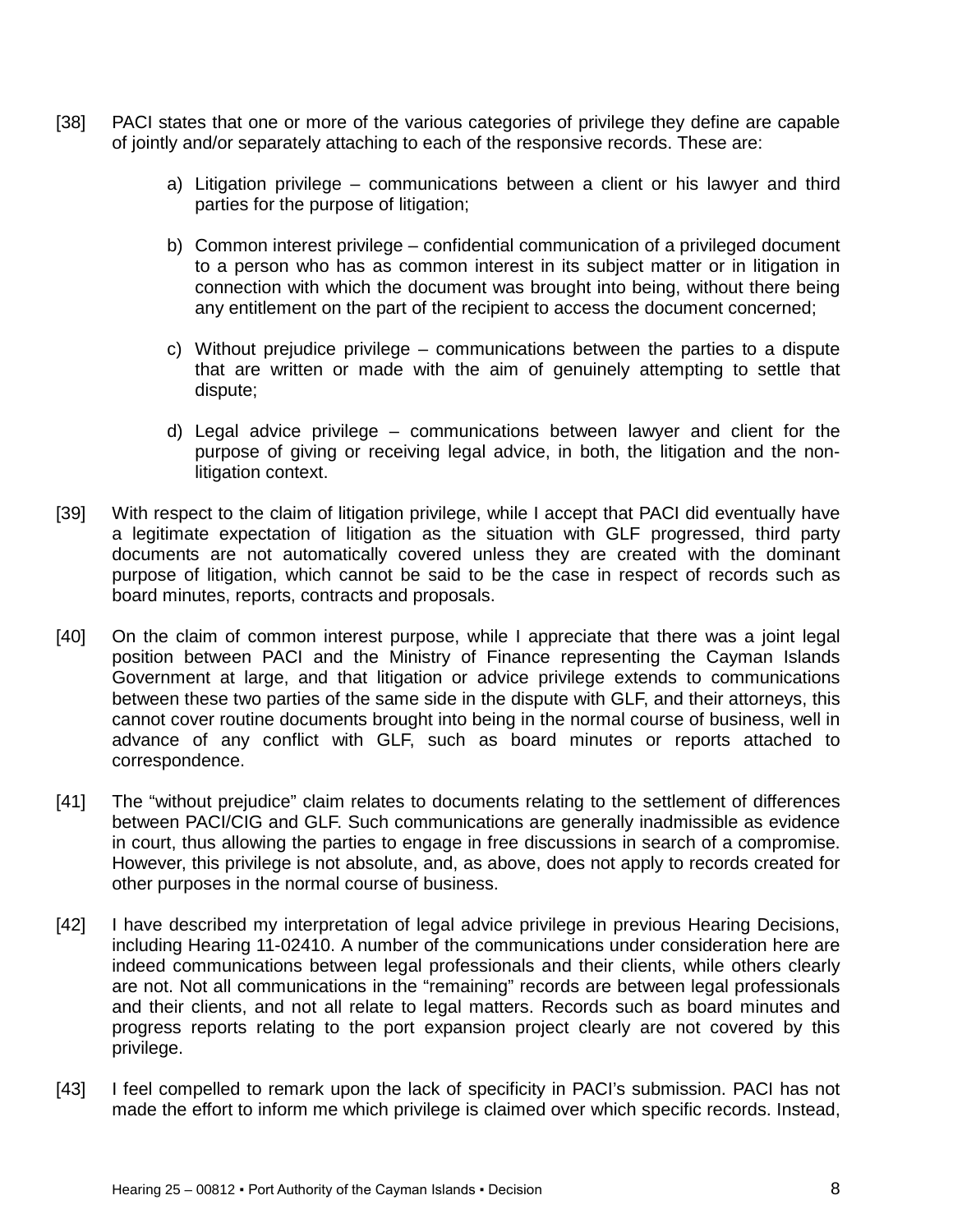PACI has included several hundred pages of case law, without any further explanation of its meaning or application to the present case. This is disappointing as it is clearly not the case that all records under consideration are covered by all types of, or indeed any, privilege.

[44] As well, it appears to me that other exemptions may apply to some of the "remaining" records. However, despite the extended time taken to respond to this request and appeal, PACI appears to have failed to inspect each record and properly apply other possible exemptions. In this regard, at the conclusion of their submission, PACI simply stated the following:

> *Additionally and supplementary to the submissions made above, it is PACI's submission that some of the Remaining Records may also qualify for exemption under section 20(1)(b) and (d) and section 23(1). Although these exemptions were not asserted at the time of PACI's response to the Applicant, there would appear to be no provision contained within the FOI Law which prevents PACI from claiming further exemptions from being applicable.*

[45] This approach is not acceptable. The Law clearly places the burden of proof on the public authority to show that it acted in accordance with the Law. Simply mentioning an exemption, stating that it "may" apply, and observing that there appears to be no objection to claiming late exemptions, does not constitute proof of compliance with the Law. In this case, from the onset, each record should have been examined by PACI, applicable exemptions should have been identified for each record, and reasons for their application in the particular circumstances of that record should have been noted and communicated to the Applicant and to the ICO. Despite the lengthy delays incurred by PACI in the pre-hearing stage of the appeal, none of this appears to have been done, and when my office carried out this task and presented its case in an informal opinion letter, even the most obvious conclusions and recommendations were not followed.

#### **Responsive Record 1: Minutes of PACI Board Minutes of 15 December 2011 (230)**

- [46] These minutes were partially disclosed to the Applicant on 3 April, 2012 with parts redacted under sections 23(1) and 17(a). I am satisfied that either or both exemptions apply to some of the redactions applied to these minutes. Additional redactions are made to parts of the record that have no bearing on the request, and as set out above, I will allow these redactions. However, the redaction of the titles of items 7, 8 and 10 is not supported by either exemption claimed, and should be disclosed.
- [47] **I require further information from PACI Board Minutes of 15 December 2011 to be disclosed.**

#### **Remaining Responsive Records – application of section 17(a)**

[48] As mentioned above, many of the tabs contain chains of emails covering such insignificant and irrelevant matters as requests for phone calls, setting up of meetings or other administrative matters. It has been a waste of time and resources for me to have to plow through 244 tabs of records, peppered with such trivia. It has also no doubt been very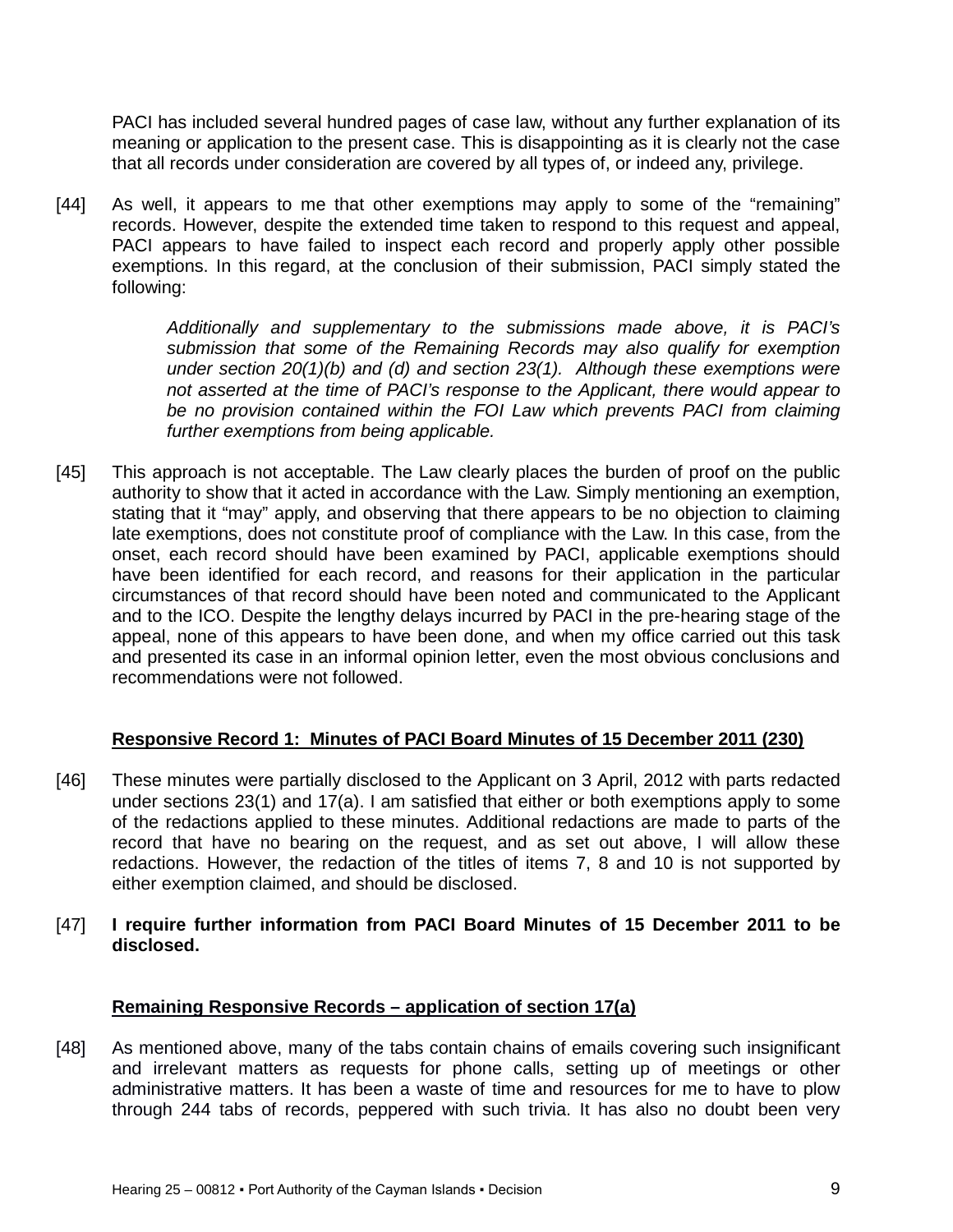expensive for the Port Authority to have their lawyers receive, sort and copy all these records in the course of this appeal. Much of this could have been avoided had the Port Authority taken a sensible approach to the request, to the manner in which they communicated with the Applicant and to their level of cooperation with the ICO. Instead, the unreasonable manner in which this request was handled at every step along the way unnecessarily created additional cost, work and delays for all concerned, not least for the Applicant.

- [49] My findings with respect to the application of section 17(a) are as follows:
	- Tab 1: Not exempt.
	- Tab 3: Duplicate.
	- Tab 5: Not exempt under section 17(a).

While I have found that the record contained in Tab 5 is not exempt under section 17(a), it is within my discretion as per section 42(4)(a) to determine that information should be otherwise protected, as I may make any decision which could have been made on the original application. Although PACI had ample time to apply other exemptions other than 17(a) to any or all of the responsive records, and despite indications via the ICO's opinion letter that all records may not be considered privileged by the Commissioner, they did not do so.

However, in the case of Tab 5 I have noted that contained in the records are the bank account details of GLF for which I consider that the exemption in section  $21(1)(a)(ii)$  is engaged. This section states that a record is exempt from disclosure if its disclosure would reveal information "of a commercial value, which value would be, or could reasonably be expected to be, destroyed or diminished if the information were disclosed". I also find that it is not in the public interest to disclose the said information.

- Tab 7: Not exempt.
- Tab 8: Duplicate.
- Tab 9: Not exempt.
- Tab 10: Not exempt.
- Tab 11: Not exempt.
- Tab 14: Not exempt.
- Tab 15: Duplicate.
- Tab 16: Not exempt.
- Tab 17: Duplicate.
- Tab 19: Exempt.
- Tab 21: Duplicate.
- Tab 22: First email not significant, second and third emails exempt, fourth email not significant.
- Tab 23: Duplicate.
- Tab 24: First email not significant, remainder duplicate.
- Tab 26: Not relevant.
- Tab 28: Not exempt.
- Tab 29: Duplicate.
- Tab 30: Not exempt.
- Tab 31: Emails duplicate, Agenda not exempt. Letter not responsive to the request.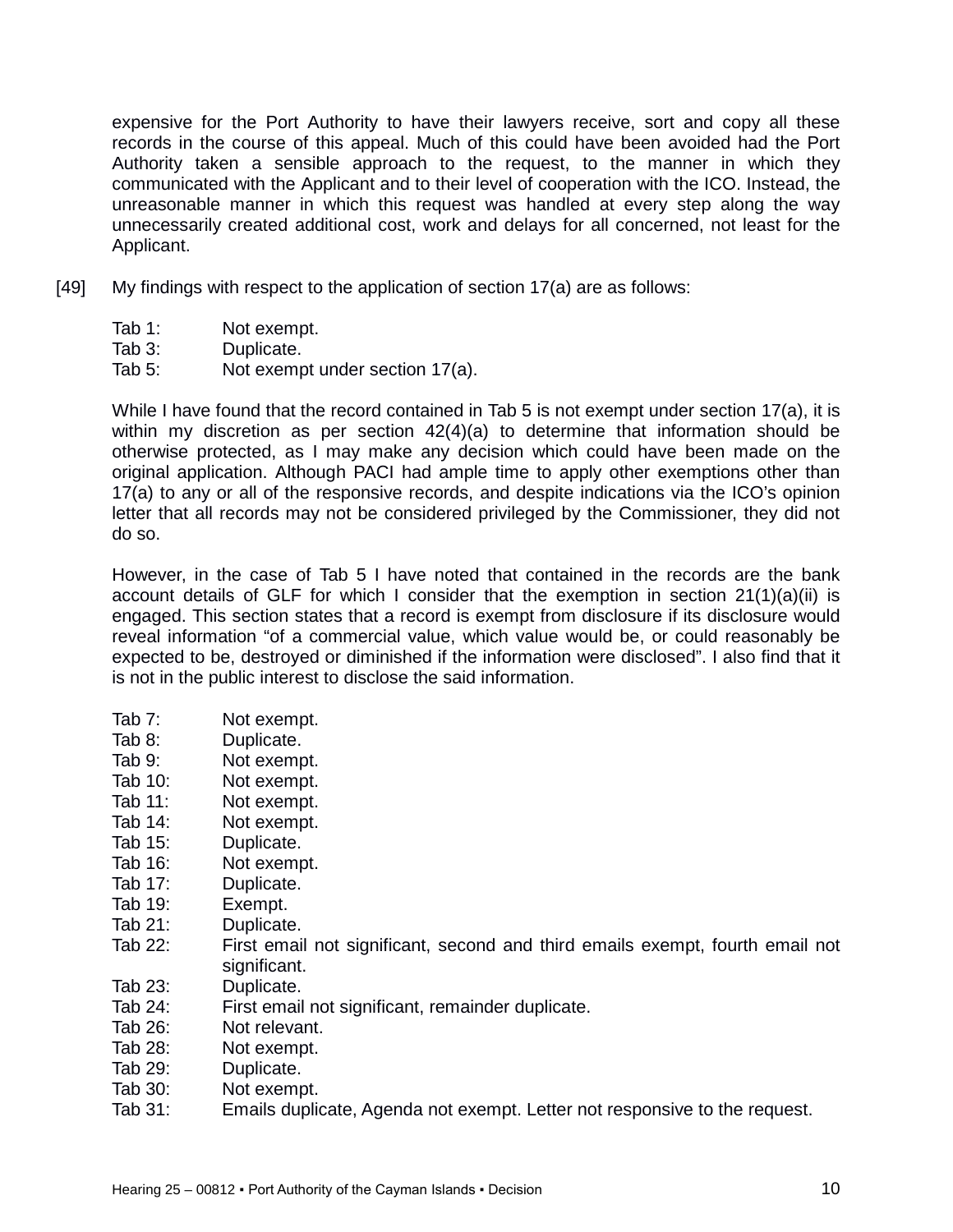- Tab 32: Not exempt.
- Tab 35: Duplicate (Tab 32).<br>Tab 36: Duplicate (Tab 5).
- Duplicate (Tab 5).
- Tab 37: Duplicate (Tab 32).
- Tab 38: Duplicate (Tab 32).
- Tab 39: Duplicate (Tab 32).
- Tab 40: Not exempt.<br>Tab 41: Duplicate (Ta
- Duplicate (Tab 32).
- Tab 46: Duplicate (Tab 42).<br>Tab 47: Some emails not s
- Some emails not significant, some duplicate, letter dated 2 December not exempt.
- Tab 48: Not exempt except that name of bank in second email is to be redacted as per Tab 5 above.
- Tab 50: Not exempt.<br>Tab 51: Duplicate.
- Duplicate.
- Tab 52: Blank page, labeled as such.
- Tab 53: Duplicate (various other tabs).
- Tab 54: Not significant.
- Tab 55: Duplicate.
- Tab 57: Not exempt.
- Tab 60: Duplicate.
- Tab 74: Emails duplicate, letter of 22 November 2011 already held by Applicant.

This is an example of the application of the legal professional privilege being grossly misused. In this instance, privilege is being claimed on a document that was actually sent by the ICO to both PACI and the Applicant. Similarly, privilege is being claimed in relation to minutes of Board meetings of PACI which have already been disclosed.

### Tab 81: Exempt.

I have taken the decision to allow the exemption of several drafts of a final document ordered released under Tab 5 above. While I have not compared every line of each of the drafts provided against the final document, some drafts do contain "track changes". I take the view that the drafts are likely to reflect negotiations between the various parties and advice of legal counsel on these negotiations, and are therefore exempt from disclosure.

- Tab 82: Duplicate or not significant.
- Tab 83: Duplicate.
- Tab 84: Emails duplicate, draft document exempt.
- Tab 90: Emails duplicate, draft document exempt.
- Tab 93: Blank page, labeled as such.
- Tab 99: Blank page, labeled as such.
- Tab 102: Exempt.
- Tab 123: Not significant.
- Tab 134: Exempt.
- Tab 135: Not exempt.
- Tab 141: Duplicate.
- Tab 143: Not exempt.
- Tab 144: Duplicate.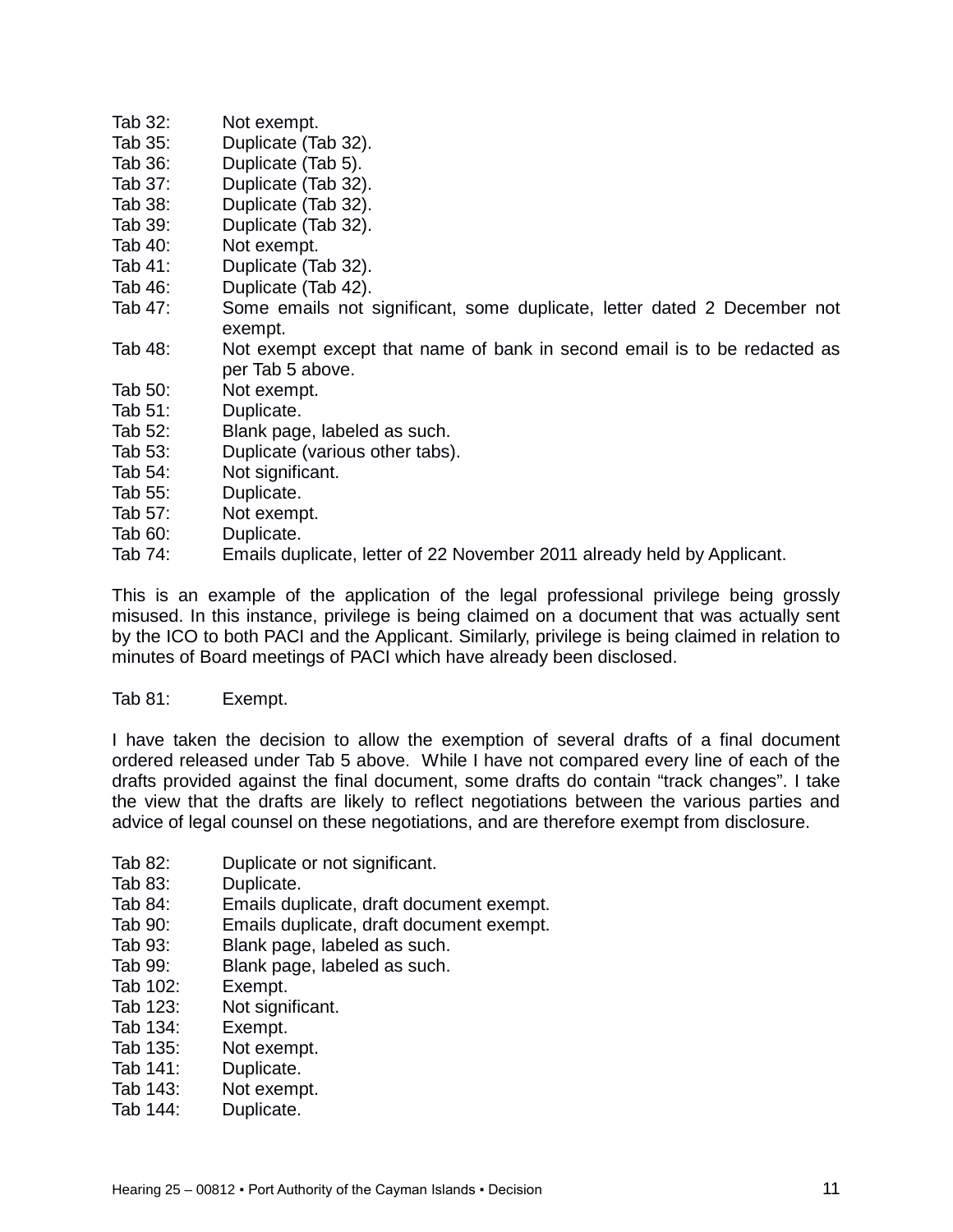- Tab 145: Duplicate.
- Tab 146: Not significant.<br>Tab 149: Emails exempt
- Emails exempt, letter dated 27 October, 2011 exempt, letter dated 15 April, 2011 not exempt.
- Tab 150: Emails exempt or not significant, letters duplicates (Tab 149).<br>Tab 155: Not exempt.
- Not exempt.

I have ordered the release of this and some other similar records so that the Applicant can see an example of the type of record that I consider not significant.

- Tab 156: Duplicate.
- Tab 158: Not exempt.
- Tab 167: First four emails exempt, final email and board minutes not exempt.
- Tab 170: Not exempt.
- Tab 172/173: First and second emails exempt, remainder not exempt.
- Tab 174: First and second emails exempt, final email duplicate (Tab 167), letter duplicate, board Minutes not exempt (some already disclosed).

This tab includes minutes of a number of PACI board meetings, including minutes from 1 and 9 December 2010. These minutes discuss GLF and are therefore relevant to this request. However, given their date, I note that they should also have been made available for consideration in Hearing 19-01911. The fact that this was not done appears to be a very serious omission on the part of PACI, which will be further investigated separately.

- Tab 175: Not exempt.
- Tab 176: Not exempt.
- Tab 177: Not significant.
- Tab 178: Not exempt.
- Tab 179: Duplicate (Tab 178).
- Tab 180: First two emails not significant, remainder duplicate (Tab 167).
- Tab 191: Duplicate (Tab 167).
- Tab 192: First email duplicate, remainder not exempt.

Tab 192 contains minutes dated 4 February 2011 which, it appears, should also have been considered in Hearing 19-01911 The same remark applies as in tab 174 above.

Tab 193: Not significant.

The email in this tab contains nothing more than a message from a PACI employee to an attorney with subject line "Test", and the response from the recipient: "Received". The inclusion of this record, and many more like it, among the responsive records is incomprehensible. Needless to say that this record is, of course, not covered by legal professional privilege.

- Tab 194: Not exempt.
- Tab 195: Duplicate of Tab 194 except that 194 was sent with Importance: High.
- Tab 196: Emails exempt, letter duplicate (Tab 149).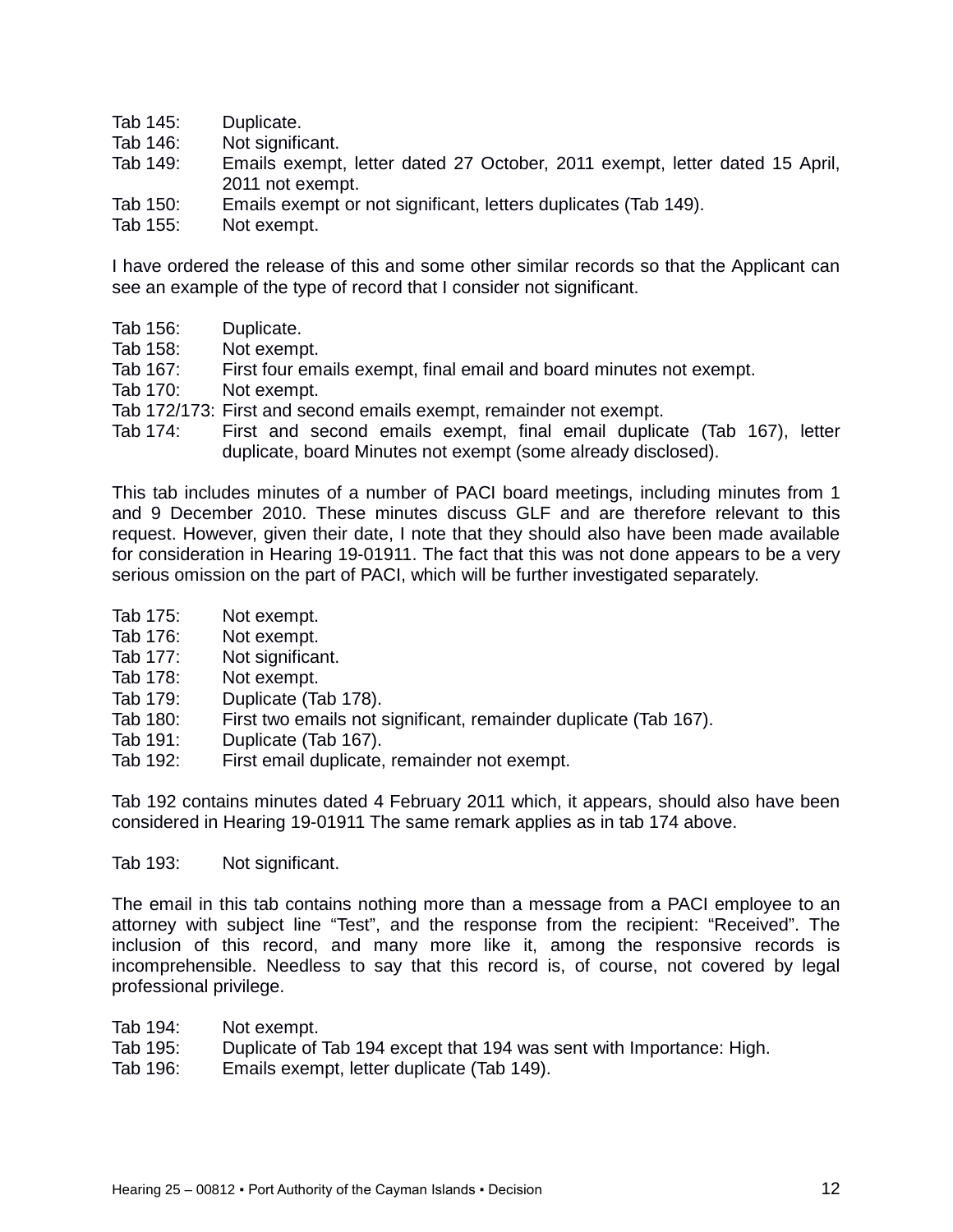This tab, as well, contains a reference to further records which, it appears, should have been made available for consideration in Hearing 19-01911. The same remark as in tabs 174 and 192 apply.

- Tab 197: Not significant.
- Tab 198: Not significant.<br>Tab 199: Duplicate (Tab
- Duplicate (Tab 198).
- Tab 200: Not significant and duplicate (Tab 198).
- Tab 201: Second email exempt, remainder not significant.
- Tab 202: Emails duplicate, letter exempt.
- Tab 203: Duplicate.
- Tab 204: Duplicate.

Tabs 198 – 204 contain mostly administrative emails to and from lawyers and PACI, resulting in one letter, which I agree is exempt.

- Tab 214: Exempt.
- Tab 219: Not exempt.
- Tab 220: Duplicate.
- Tab 226: First two emails not relevant, remainder exempt.
- Tab 227: Not exempt.
- Tab 229: Exempt.
- Tab 230: Duplicate.

This tab consists of minutes of a PACI Board Meeting of 15 December 2011 which were already released to the Applicant in redacted form, and which are considered separately above. It is astounding that PACI is claiming legal professional privilege in relation to the entire document, while at the same time claiming only partial exemption.

- Tab 231: Not exempt. (Minutes 4 November 2011)
- Tab 232: Not exempt. (Minutes 29 September 2011)
- Tab 233: Not exempt.
- Tab 234: Not exempt. (Minutes 11 Aug 2011)
- Tab 235: Not exempt. (Minutes 25 June, 2011 already disclosed)
- Tab 236: Not exempt. (Minutes 24 June, 2011 already disclosed)
- Tab 237: Not exempt.
- Tab 238: Exempt.
- Tab 239: Nor significant.
- Tab 240: Not exempt.
- Tab 241: Not significant.
- Tab 242: Duplicate.
- Tab 243: Not exempt. (Minutes 15 June 2011 already disclosed)
- Tab 244: Duplicate.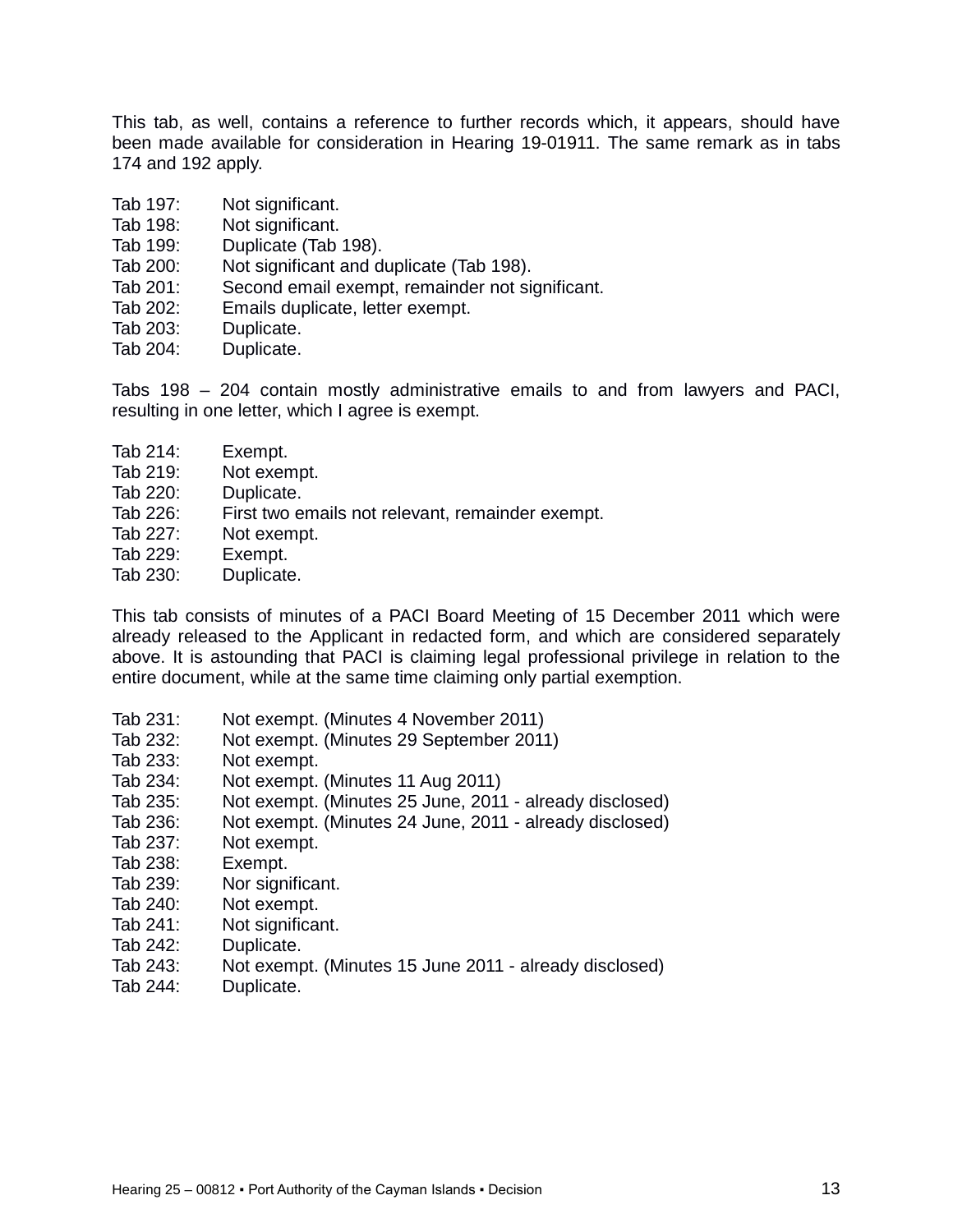# <span id="page-13-0"></span>**F. ADDITIONAL ISSUES OF CONCERN**

[50] As noted above, after my review of the records in this Hearing, it is evident to me that a number of records exist which should have been identified and provided to me as responsive records in Hearing 19-01911. Further investigation will be carried out to determine if the FOI Law was complied with in PACI's response to the initial request and appeal which resulted in Hearing 19 – 01911.

### <span id="page-13-1"></span>**G. FINDINGS AND DECISION**

Under section 43(1) of the *Freedom of Information Law, 2007*, I make the following findings and decision:

#### **Findings:**

a) Minutes of PACI Board Minutes of 15 December 2011 (230)

These minutes were disclosed to the Applicant on 3 April, with parts of the record redacted. I find that the exemptions under 17(a) and/or 23(1) of the FOI Law apply to some of the redactions made to these minutes. Additional redactions are made to parts of the record that have no bearing on the request, and I will allow these redactions. However, the redaction of the titles of items 7, 8 and 10 is not supported by either exemption claimed, and should be disclosed.

#### b) Remaining Responsive Records

I find that the exemption found under 17(a) of the FOI Law does not apply to the records listed as "not exempt" in section E above.

Records in Tab 5 (and previous drafts of the same document) contain bank account information that is exempt under section 21(1)(b) in that it concerns the commercial interests of a person or organization and the disclosure of that information would prejudice those interests. I find that it is not in the public interest to disclose this information.

#### **Decision:**

I uphold the decision of the Port Authority to redact some information from Minutes of the PACI Board Minutes of 15 December 2011. I require that further information contained in this record be disclosed as directed above.